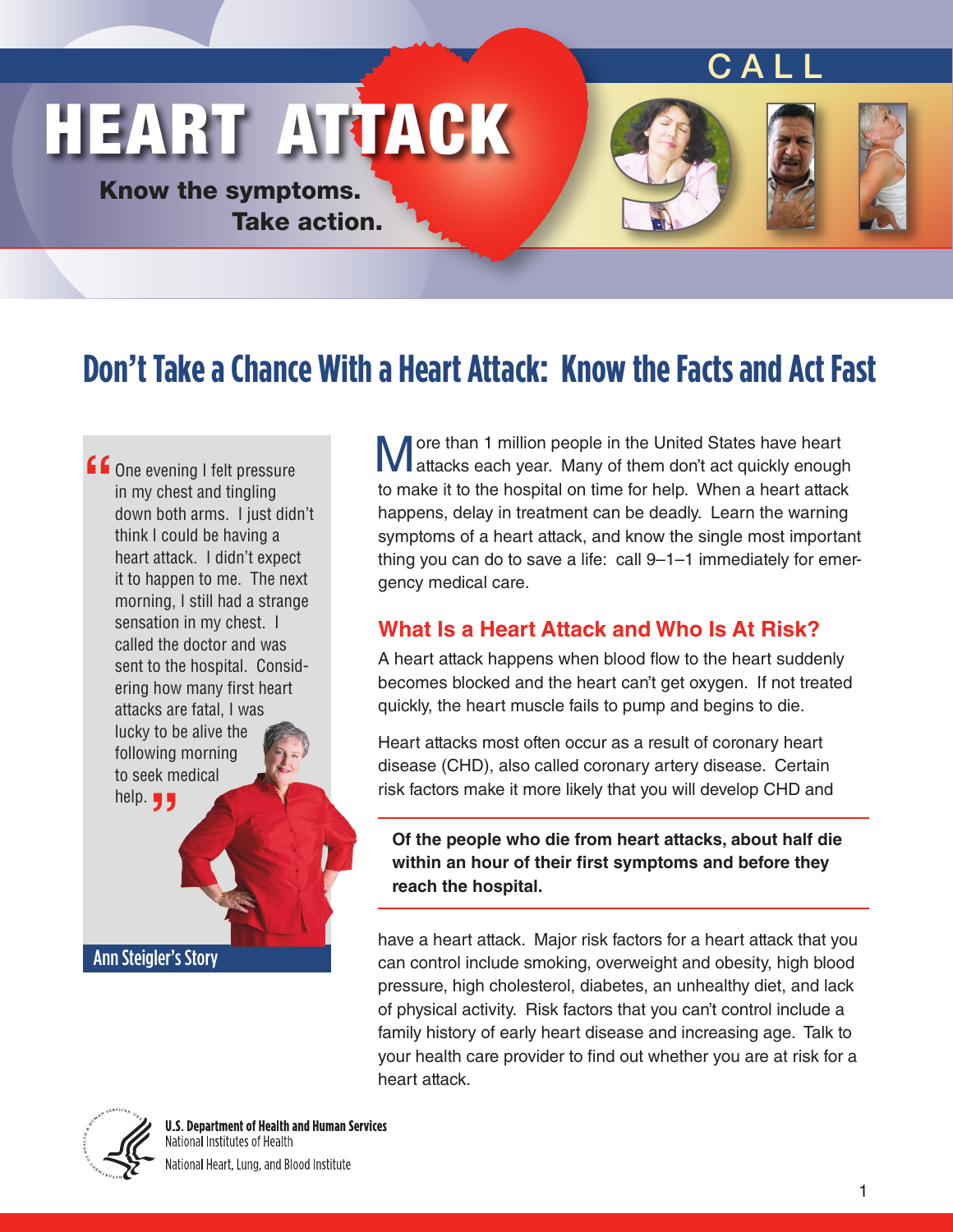#### **Know the Symptoms of a Heart Attack**

Many people aren't sure what's wrong when they are having symptoms of a heart attack. Some of the most **common warning symptoms** of a heart attack for **men and women** are:

- ◆◆ **Chest pain or discomfort.** Most heart attacks involve discomfort in the center or left side of the chest. The discomfort usually lasts for more than a few minutes or goes away and comes back. It can feel like pressure, squeezing, fullness, or pain. It also can feel like heartburn or indigestion.
- ◆ Upper body discomfort. You may feel pain or discomfort in one or both arms, the back, shoulders, neck, jaw, or upper part of the stomach (above the belly button).
- ◆ Shortness of breath. This may be your only symptom, or it may occur before or along with chest pain or discomfort. It can occur when you are resting or doing a little bit of physical activity.

#### **Other Possible Symptoms of a Heart Attack**

Pay attention to these other possible symptoms of a heart attack:

- ◆ Breaking out in a cold sweat
- ◆ Feeling unusually tired for no reason, sometimes for days (especially if you are a woman)
- ◆ Nausea (feeling sick to the stomach) and vomiting
- ◆ Light-headedness or sudden dizziness
- ◆ Any sudden, new symptoms or a change in the pattern of symptoms you already have (for example, if your symptoms become stronger or last longer than usual)

### **Minutes Matter! Call 9–1–1.**

- If you think you might be having a heart attack (even if you're not sure), call 9–1–1 immediately. Don't wait!
- Quick treatment can save your lifewhen in doubt, check it out.
- Remember, the first minutes matter when you are having a heart attack.

#### **Heart Attacks Don't Always Cause Common Symptoms**

Not all heart attacks begin with the sudden, crushing chest pain often seen on TV or in the movies, or other common symptoms such as chest discomfort. The symptoms of a heart attack can vary from person to person. Some people can have few symptoms and are surprised to learn they've had a heart attack. If you've already had a heart attack, your symptoms may not be the same for another one. It is important for you to know the most common symptoms of a heart attack and also remember these facts:

- ◆ Heart attacks can start slowly and cause only mild pain or discomfort. Symptoms can be mild or more intense and sudden. Symptoms also may come and go over several hours.
- ◆ People who have high blood sugar (diabetes) may have no symptoms or very mild ones.
- ◆ The most common symptom, in both women and men, is chest pain or discomfort. But women also are somewhat more likely to have shortness of breath, nausea and vomiting, unusual tiredness (sometimes for days), and pain in the back, shoulders, and jaw.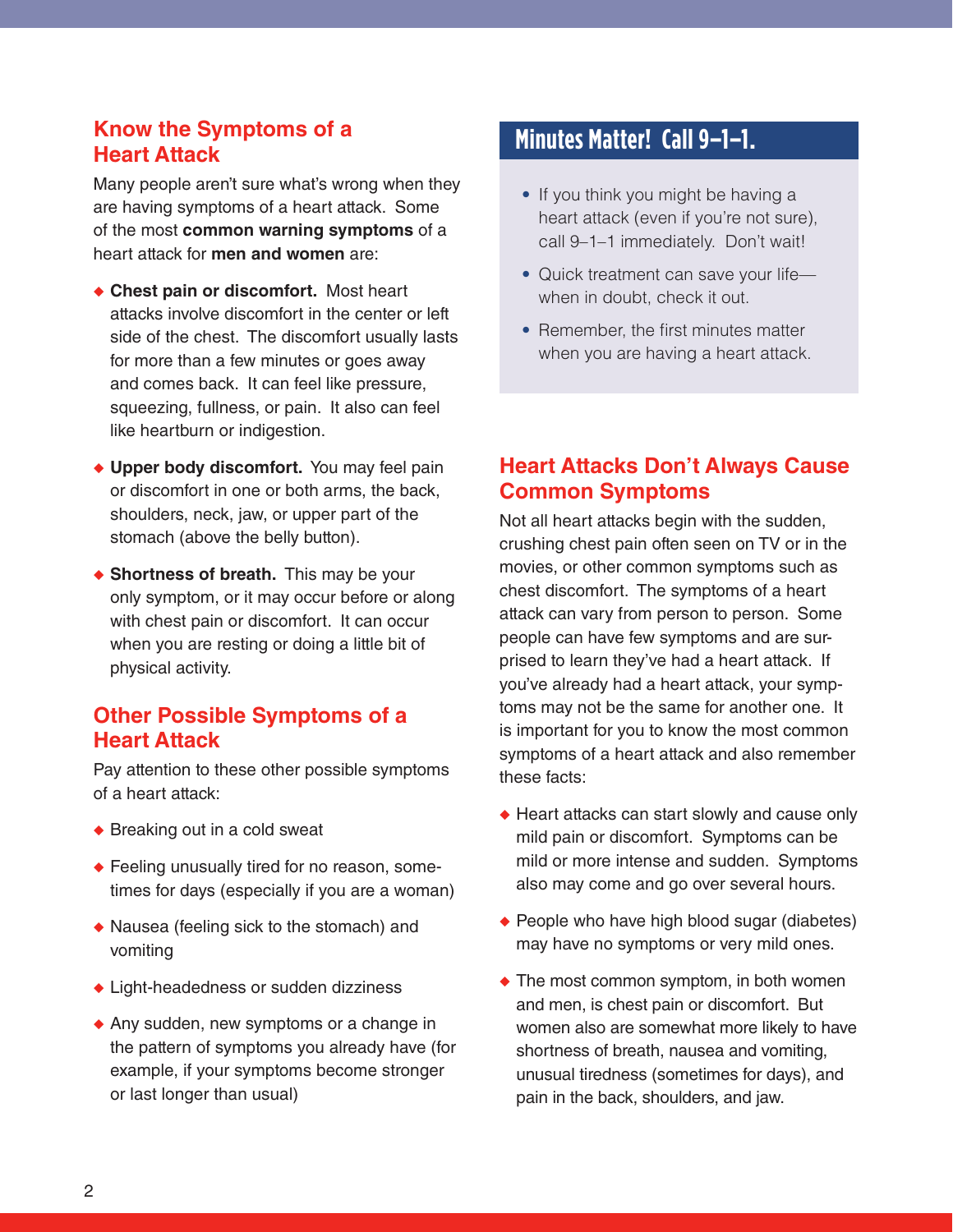#### **Quick Action Can Save Your Life: Call 9–1–1**

Any time you think you might be having heart attack symptoms or a heart attack, don't ignore it or feel embarrassed to call for help. Call 9–1–1 for emergency medical care, even if you are not sure whether you're having a heart attack. Here's why:

- ◆ Acting fast can save your life.
- ◆ An ambulance is the best and safest way to get to the hospital. Emergency medical services (EMS) personnel can check how you are doing and start life-saving medicines and other treatments right away. People who arrive by ambulance often receive faster treatment at the hospital.
- ◆ The 9-1-1 operator or EMS technician can give you advice. You might be told to crush or chew an aspirin if you're not allergic, unless there is a medical reason for you not to take one. Aspirin taken during a heart attack can limit the damage to your heart and save your life.
- ◆ Every minute matters. Never delay calling **9–1–1 to take aspirin or do anything else you think might help.**

### **What To Write Down and Keep in a Handy Place**

- Medicines you are taking and medicines you can't take because you are allergic.
- Important phone numbers, including those of your health care provider and the person who should be contacted if you go to the hospital.
- ◆ Your heart may stop beating during a heart attack. EMS technicians have the training and equipment needed to treat you if this happens.
- ◆ If you are unable to reach 9-1-1, have someone else drive you to the hospital right away. Don't drive yourself to the hospital. You can cause a car accident if your symptoms worsen.
- ◆ When given quickly, medicines and other treatments can stop a heart attack.

#### **Action Steps To Take Now—Before a Heart Attack Happens**

Work out an emergency heart attack action plan with your spouse or someone else close to you so you will know what to do if a heart attack occurs. This is especially important if you are at high risk for a heart attack or have already had one. Steps you can take now include:

- ◆ During a routine office visit, talk to your doctor or health care provider about your risk for a heart attack. Find out now whether you can take aspirin if you have heart attack symptoms in the future.
- ◆ Write down important information to share with EMS and hospital staff in case of a medical emergency. (See box, What To Write Down and Keep in a Handy Place.)
- ◆ Put your written information in a handy place and tell someone else where it is. Share it with family, coworkers, and neighbors, and always keep it with you.
- ◆ Consider taking part in a research study (clinical trial) if you've had or are at risk for a heart attack. Research supported by the National Heart, Lung, and Blood Institute (NHLBI) has uncovered some of the causes of heart diseases and conditions, as well as ways to prevent or treat them.